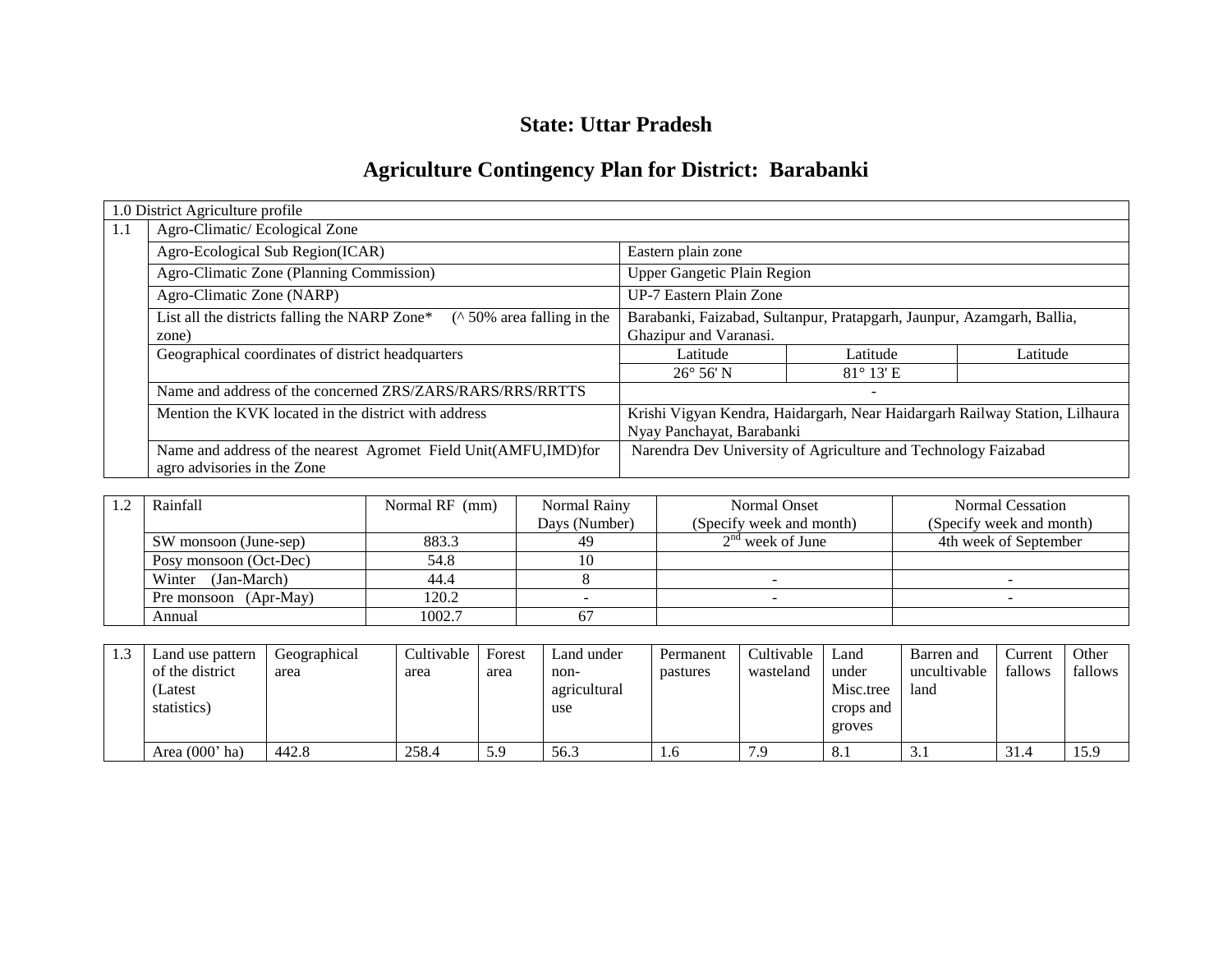| 1.4   Major Soils (common names like red sandy loam deep soils (etc.,)* | Area $('000 ha)$ | Percent $(\% )$ of total |
|-------------------------------------------------------------------------|------------------|--------------------------|
| Deep, loamy soils                                                       | 100.5            | 39%                      |
| Deep, fine soils with loamy soils slightly saline and moderately sodic  | 72.4             | 28%                      |
| Deep, silty soils with moderately salinity and sodicity                 | 41.4             | $16\%$                   |

| ن د | Agricultural land use    | Area $(000)$ <sup>'</sup> ha) | Cropping intensity $(\% )$ |
|-----|--------------------------|-------------------------------|----------------------------|
|     | Net sown area            | 258.4                         | 196.9 %                    |
|     | Area sown more than once | 250.6                         |                            |
|     | Gross cropped area       | 509.0                         |                            |

| 1.6 | Irrigation                          | Area('000 ha)            |                                                                                                   |                                    |  |  |  |  |  |  |
|-----|-------------------------------------|--------------------------|---------------------------------------------------------------------------------------------------|------------------------------------|--|--|--|--|--|--|
|     | Net irrigation area                 | 234.2                    |                                                                                                   |                                    |  |  |  |  |  |  |
|     | Gross irrigated area                | 460.9                    |                                                                                                   |                                    |  |  |  |  |  |  |
|     | Rain fed area                       | 24.3                     |                                                                                                   |                                    |  |  |  |  |  |  |
|     | Sources of irrigation (Gross Irr.   | Number                   | Area('000 ha)                                                                                     | Percentage of total irrigated area |  |  |  |  |  |  |
|     | Area)                               |                          |                                                                                                   |                                    |  |  |  |  |  |  |
|     | Canals                              | $\sim$                   | 154.1                                                                                             | 33.4                               |  |  |  |  |  |  |
|     | Tanks                               | $\sim$                   | 0.2                                                                                               | 0.1                                |  |  |  |  |  |  |
|     | Open wells                          | $\overline{\phantom{a}}$ | 1.4                                                                                               | 0.3                                |  |  |  |  |  |  |
|     | Bore wells (Tube wells)             | $\overline{\phantom{a}}$ | 305.3                                                                                             | 66.2                               |  |  |  |  |  |  |
|     | Lift irrigation schemes             | $\overline{\phantom{0}}$ | NA                                                                                                |                                    |  |  |  |  |  |  |
|     | Micro-irrigation                    | $\overline{\phantom{m}}$ | NA                                                                                                |                                    |  |  |  |  |  |  |
|     | Other sources                       | $\overline{\phantom{a}}$ | $\overline{0}$                                                                                    |                                    |  |  |  |  |  |  |
|     | <b>Total Irrigated Area</b>         | $\sim$                   | 460.9                                                                                             |                                    |  |  |  |  |  |  |
|     | Pump sets $(2011-12)$               | 103691                   | $\blacksquare$                                                                                    |                                    |  |  |  |  |  |  |
|     | No. of Tractors                     | 13202                    |                                                                                                   |                                    |  |  |  |  |  |  |
|     | Groundwater availability and use*   | No of blocks-            | $(\% )$ area                                                                                      | Quality of water                   |  |  |  |  |  |  |
|     | (Data source: State/ Central Ground | Tehsils-                 |                                                                                                   |                                    |  |  |  |  |  |  |
|     | water Department/Board)             |                          |                                                                                                   |                                    |  |  |  |  |  |  |
|     | Over exploited                      |                          |                                                                                                   |                                    |  |  |  |  |  |  |
|     | Critical                            |                          |                                                                                                   |                                    |  |  |  |  |  |  |
|     | Semi-critical                       |                          |                                                                                                   |                                    |  |  |  |  |  |  |
|     | Safe                                |                          |                                                                                                   |                                    |  |  |  |  |  |  |
|     | Waste water availability and use    |                          |                                                                                                   |                                    |  |  |  |  |  |  |
|     | Ground water quality                |                          |                                                                                                   |                                    |  |  |  |  |  |  |
|     |                                     |                          | *over-exploited groundwater utilization> 100%; critical: 90-100%; semicritical: 70-90%; safe:<70% |                                    |  |  |  |  |  |  |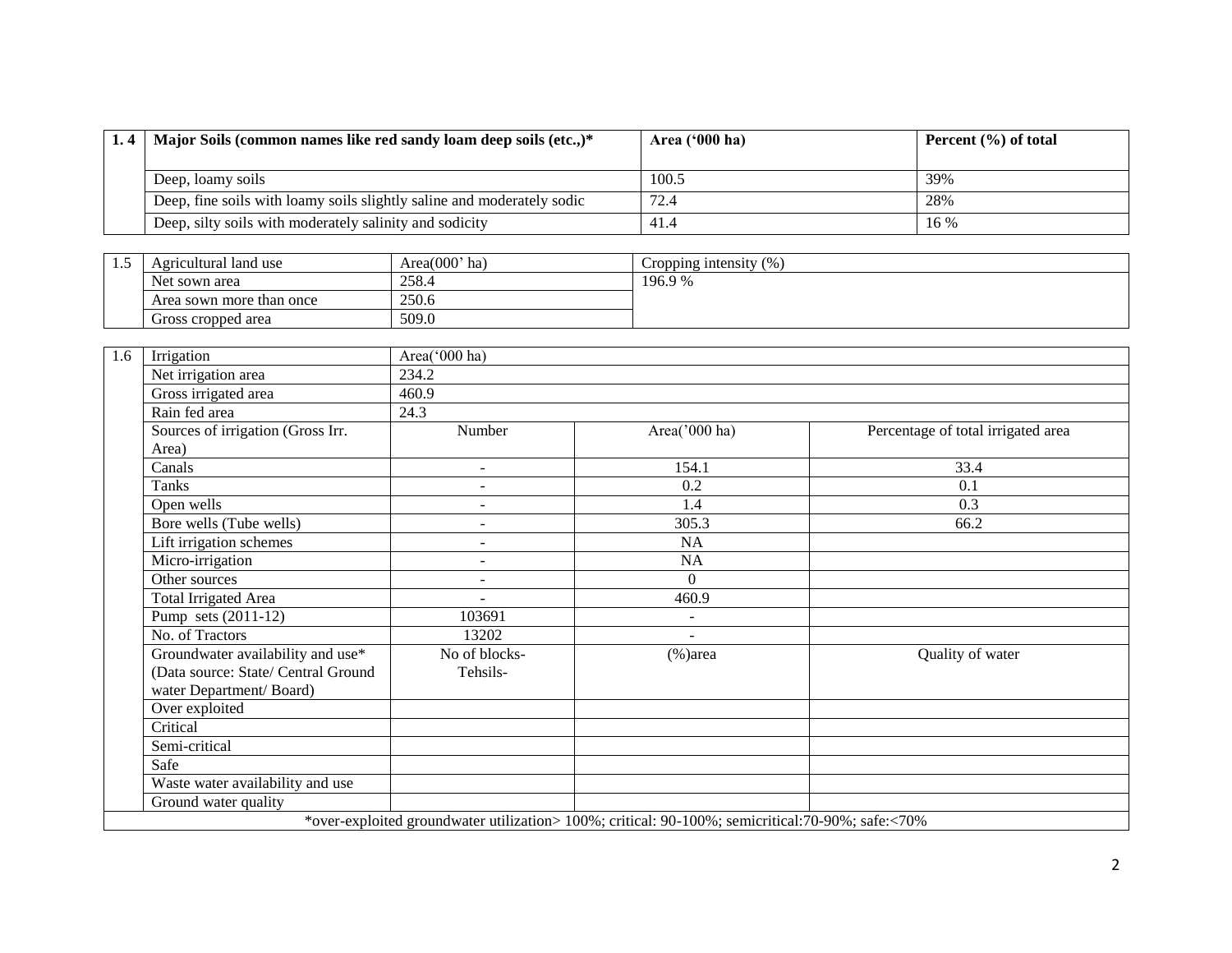# **1.7 Area under major field crops & (As per latest figures 2011-12)**

| 1.7 | Major field crops cultivated |                          |                          |                          |                          |                          |                          |                          |       |
|-----|------------------------------|--------------------------|--------------------------|--------------------------|--------------------------|--------------------------|--------------------------|--------------------------|-------|
|     |                              | Kharif                   |                          |                          |                          | Rabi                     |                          |                          | Total |
|     |                              | Irrigated                | Rain fed                 | Total                    | Irrigated                | Rain fed                 | Total                    |                          |       |
|     | Rice                         | 174.1                    | 3.8                      | 177.9                    | - -                      | -                        |                          | $\overline{\phantom{a}}$ | 177.9 |
|     | Wheat                        | $\overline{\phantom{a}}$ |                          | $\overline{\phantom{a}}$ | 164.3                    | 1.2                      | 165.5                    | $\overline{\phantom{a}}$ | 165.5 |
|     | Rapeseed Mustard             | $\overline{\phantom{a}}$ | $\overline{\phantom{a}}$ | $\overline{\phantom{a}}$ | 18.6                     | 0.9                      | 19.5                     | $\overline{\phantom{0}}$ | 19.5  |
|     | Masoor                       | $\overline{\phantom{0}}$ | -                        | $\overline{\phantom{a}}$ | 0.1                      | 12.6                     | 12.7                     | $\overline{\phantom{a}}$ | 12.7  |
|     | Sugarcane                    | 8.5                      | 1.1                      | 9.6                      | $\overline{\phantom{a}}$ | $\overline{\phantom{a}}$ | $\overline{\phantom{0}}$ | $\overline{\phantom{a}}$ | 9.6   |
|     | Maize                        | 0.01                     | 4.1                      | 4.1                      | $\overline{\phantom{0}}$ | -                        |                          | $\overline{\phantom{a}}$ | 4.1   |

| Horticulture crops - |       | Area ('000 ha)         |                          |  |
|----------------------|-------|------------------------|--------------------------|--|
| <b>Fruits</b>        | Total | Irrigated              | Rainfed                  |  |
| Mango                | 4.4   | 4.4                    | -                        |  |
| Guava                | 0.1   | 0.1                    |                          |  |
| Horticulture crops - | Total | Irrigated              | Rainfed                  |  |
| <b>Vegetables</b>    |       |                        |                          |  |
| Potato               | 13.9  | 13.9                   | $\overline{\phantom{a}}$ |  |
| Onion                | 0.3   | 0.3                    |                          |  |
| Pea                  | .8    | $\mathord{\text{I}}.8$ |                          |  |

| 1.7 | Major Fodder crops cultivated | Area(ha) | Total |
|-----|-------------------------------|----------|-------|
|     | Kharif                        | 3165     | 3165  |
|     | Rabi                          | 1858     | 1858  |
|     | Summer                        | 1765     | 1765  |
|     | Total                         | 6788     | 6788  |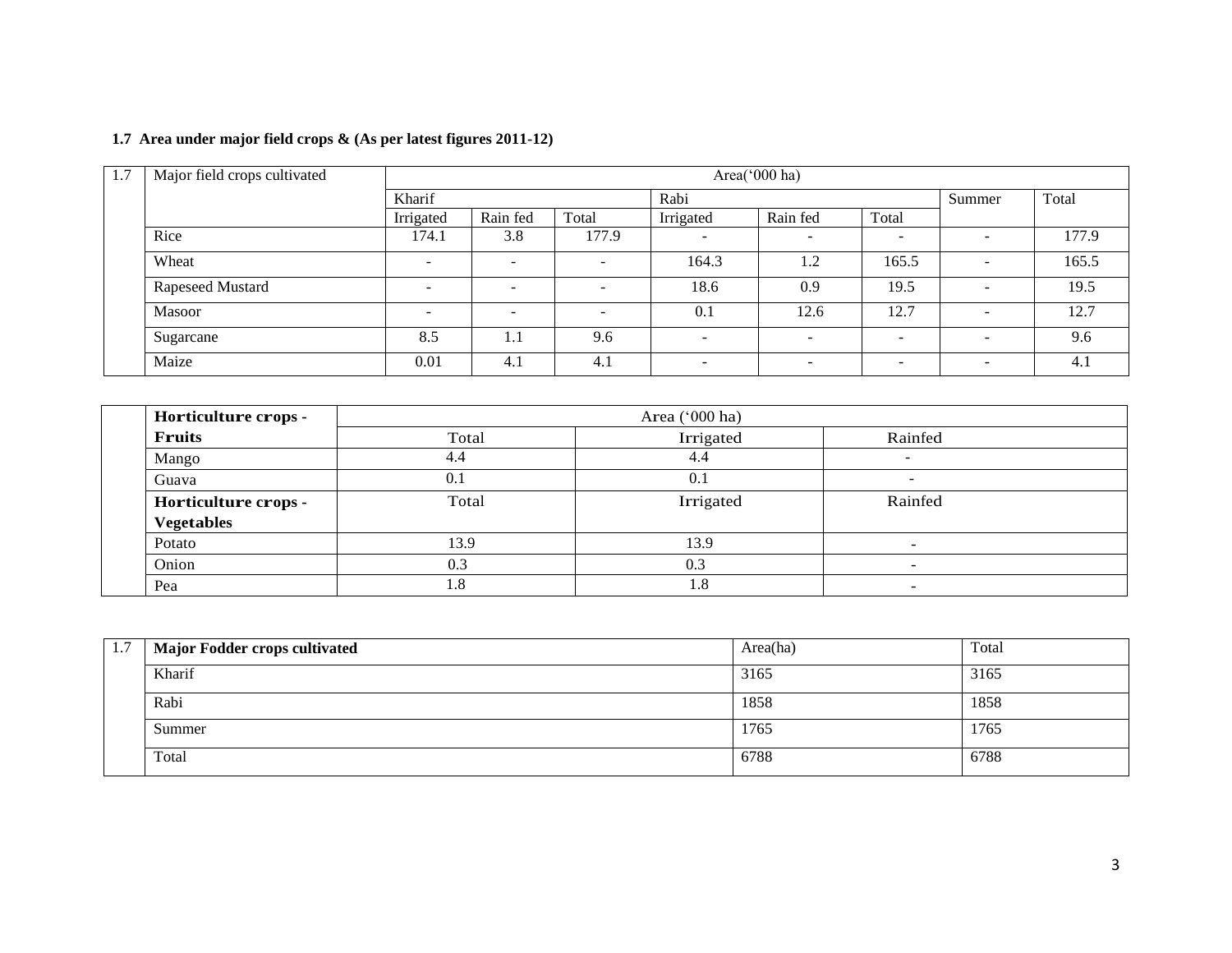# **1.8 Production and productivity of major crops (Average of last 5 years)**

| 1.8 | Major field crops | Area('000 ha)            |                          |                          |                          |                          |              |            |              |                    |
|-----|-------------------|--------------------------|--------------------------|--------------------------|--------------------------|--------------------------|--------------|------------|--------------|--------------------|
|     | cultivated        | Kharif                   |                          |                          | Rabi                     |                          | Summer       |            | Total        |                    |
|     |                   | Production               | Productivity             | Production               | Productivity             | Production               | Productivity | Production | Productivity | Crop<br>residue as |
|     |                   | (5000T)                  | (KG/HA)                  | (7000)                   | (KG/HA)                  | (000T)                   | (KG/HA)      | (000T)     | (KG/HA)      | fodder             |
|     |                   |                          |                          |                          |                          |                          |              |            |              | $000$ tons)        |
|     | Rice              | 384.7                    | 2207                     | -                        |                          | $\overline{\phantom{a}}$ |              | 384.7      | 2207         | <b>NA</b>          |
|     | Maize             | 2.5                      | 551                      | $\overline{\phantom{a}}$ | $\overline{\phantom{0}}$ | $\overline{\phantom{0}}$ |              | 2.5        | 551          | <b>NA</b>          |
|     | Wheat             |                          | $\overline{a}$           | 516.8                    | 3179                     | $\overline{\phantom{0}}$ |              | 516.8      | 3179         | <b>NA</b>          |
|     | <b>Masoor</b>     |                          | $\overline{\phantom{a}}$ | 13.0                     | 802                      |                          |              | 13.0       | 802          | <b>NA</b>          |
|     | Rapeseed Mustard  | $\overline{\phantom{0}}$ | $\overline{a}$           | 12.2                     | 834                      | $\overline{\phantom{0}}$ |              | 12.2       | 834          | <b>NA</b>          |
|     | Sugarcane         | 550.007                  | 53693                    | $\overline{\phantom{0}}$ | $\overline{\phantom{0}}$ | $\overline{\phantom{a}}$ |              | 550.0      | 53693        | <b>NA</b>          |

| 1.08                                                                      | Name of crop | Kharif                |                         |                       | Rabi                    |                       | Summer                  |                        | Total                   |                                |
|---------------------------------------------------------------------------|--------------|-----------------------|-------------------------|-----------------------|-------------------------|-----------------------|-------------------------|------------------------|-------------------------|--------------------------------|
|                                                                           |              | Production<br>(000 t) | Productivity<br>(kg/ha) | Production<br>(000 t) | Productivity<br>(kg/ha) | Production<br>(000 t) | Productivity<br>(kg/ha) | Production<br>(1000 t) | Productivity<br>(kg/ha) | residue<br><b>as</b><br>fodder |
| Major Horticultural crops (Crops to be identified based on total acreage) |              |                       |                         |                       |                         |                       |                         |                        |                         |                                |
|                                                                           | Potato       |                       |                         | 182.4                 | 13.2                    |                       |                         |                        |                         |                                |
|                                                                           | Onion        |                       |                         | 7.4                   | 22.9                    |                       |                         |                        |                         |                                |
|                                                                           | Pea          |                       |                         | 10.7                  | 5.9                     |                       |                         |                        |                         |                                |
|                                                                           | Others Veg.  | 10.1                  | 29.8                    | 30.2                  | 29.8                    | 10.1                  | 29.8                    | 50.4                   | 29.8                    |                                |

| 1.8   Major fodder crops cultivated | Total           |                       |  |  |  |  |
|-------------------------------------|-----------------|-----------------------|--|--|--|--|
|                                     | Production (MT) | Productivity (Ql./HA) |  |  |  |  |
| Kharif                              | 110775          | 350                   |  |  |  |  |
| Rabi                                | 130060          | 700                   |  |  |  |  |
| Summer                              | 52950           | 300                   |  |  |  |  |
| Total                               | 293785          | -                     |  |  |  |  |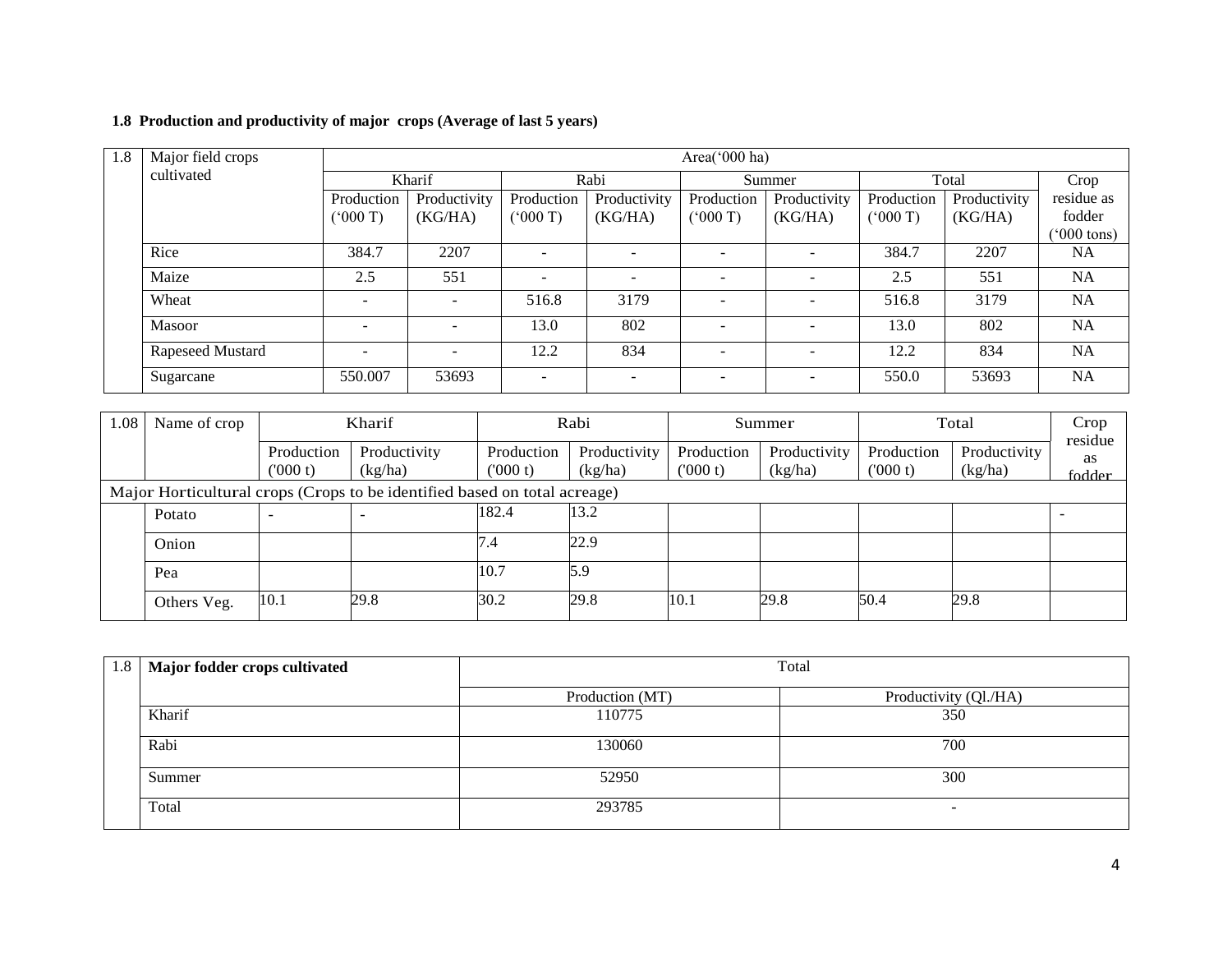| 1.9 | Livestock(year 2007)                           | Male(000) | Female $(000)$ | $\text{Total}(000)$ |
|-----|------------------------------------------------|-----------|----------------|---------------------|
|     | Non descriptive Cattle (local low yielding)    | 148.068   | 242.685        | 390.753             |
|     | Improved cattle                                | 0.007     | 0.018          | 0.025               |
|     | <b>Crossbred Cattle</b>                        | 3.696     | 9.870          | 13.566              |
|     | Non descriptive Buffaloes (local low yielding) | 32.514    | 117.220        | 149.734             |
|     | <b>Descript Buffaloes</b>                      | 45.078    | 162.253        | 207.331             |
|     | Goat                                           | 119.891   | 167.900        | 287.791             |
|     | Sheep                                          |           |                | 4.532               |
|     | Other (Camel, Pig, Yak etc)                    |           |                | 39.963              |
|     | Commerical dairy farms (number)                |           |                | 0.000               |

| 1.10 | <b>Sowing</b> | Bajra         | <b>Maize</b>             | <b>Rice</b> | Urd           | Jowar      | <b>Moong</b>             | Wheat                    | Pea        | Gram           | <b>Mustard</b> |
|------|---------------|---------------|--------------------------|-------------|---------------|------------|--------------------------|--------------------------|------------|----------------|----------------|
|      | window        |               |                          |             |               |            |                          |                          |            |                |                |
|      | for $5$       |               |                          |             |               |            |                          |                          |            |                |                |
|      | major         |               |                          |             |               |            |                          |                          |            |                |                |
|      | field crops   |               |                          |             |               |            |                          |                          |            |                |                |
|      | Kharif $-$    | $2nd$ week of | $2nd$ week of            |             | $2nd$ week of | First week | First week               |                          |            |                |                |
|      | Rainfed       | July to last  | June to                  |             | July to       | of July to | of July to               |                          |            |                |                |
|      |               | week of       | First week               |             | First week    | $2nd$ week | $2nd$ week               |                          |            |                |                |
|      |               | July          | of July                  |             | of August     | of July    | of July                  |                          |            |                |                |
|      | Kharif -      | $\sim$        | $\overline{\phantom{a}}$ | 3rd week    | $2nd$ week of | First week | $\overline{\phantom{a}}$ | $\overline{\phantom{a}}$ |            |                |                |
|      | Irrigated     |               |                          | of June to  | July to       | of July to |                          |                          |            |                |                |
|      |               |               |                          | Last week   | First week    | $2nd$ week |                          |                          |            |                |                |
|      |               |               |                          | of July     | of August     | of July    |                          |                          |            |                |                |
|      | $Rabi -$      |               |                          |             |               |            |                          | First week               | First week | First week     | First week     |
|      | Rainfed       |               |                          |             |               |            |                          | of Nov to                | of Oct to  | of Oct to      | of Sep to      |
|      |               |               |                          |             |               |            |                          | 3rd week                 | first week | first week     | 2nd week       |
|      |               |               |                          |             |               |            |                          | of Dec                   | of Nov     | of Nov         | of Oct         |
|      | Rabi -        |               |                          |             |               |            |                          | 2nd week                 | ÷.         | $\blacksquare$ |                |
|      | Irrigated     |               |                          |             |               |            |                          | of Nov to                |            |                |                |
|      |               |               |                          |             |               |            |                          | 2th week                 |            |                |                |
|      |               |               |                          |             |               |            |                          | of Dec                   |            |                |                |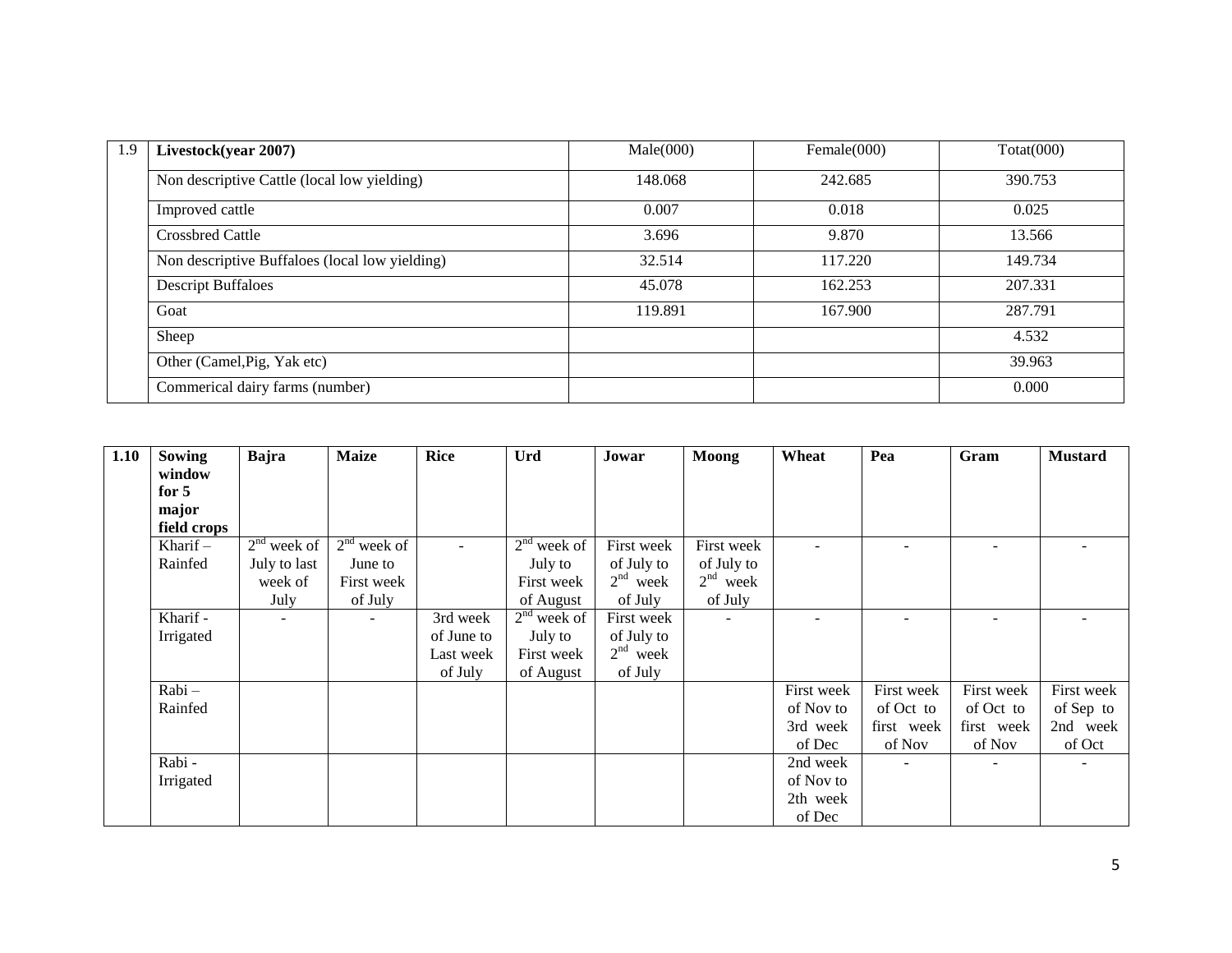| $\vert 1.11 \vert$ | What is the major contingency the district is prone to?                          | Regular | <b>Occasional</b> | <b>None</b> |
|--------------------|----------------------------------------------------------------------------------|---------|-------------------|-------------|
|                    | Drought                                                                          |         |                   |             |
|                    | Flood                                                                            |         |                   |             |
|                    | Cyclone                                                                          |         |                   |             |
|                    | Hail storm                                                                       |         |                   |             |
|                    | Heat wave                                                                        |         |                   |             |
|                    | Cold wave                                                                        |         |                   |             |
|                    | Frost                                                                            |         |                   |             |
|                    | Sea water intrusion                                                              |         |                   |             |
|                    | Sheath Blight, Stemborer, Pyrilla loose smut, Heliothis, Rust etc white<br>grub. |         |                   |             |

| 1.14 | Include Digital maps of the district for | Location map of district with in State as .<br>Annexure | Yes <sup>-</sup><br>Enclosed. |
|------|------------------------------------------|---------------------------------------------------------|-------------------------------|
|      |                                          | Mean annual rainfall as Annexure $\angle$               | Enclosed : Yes                |
|      |                                          | Soil map as Annexure 3                                  | Yes<br>Enclosed.              |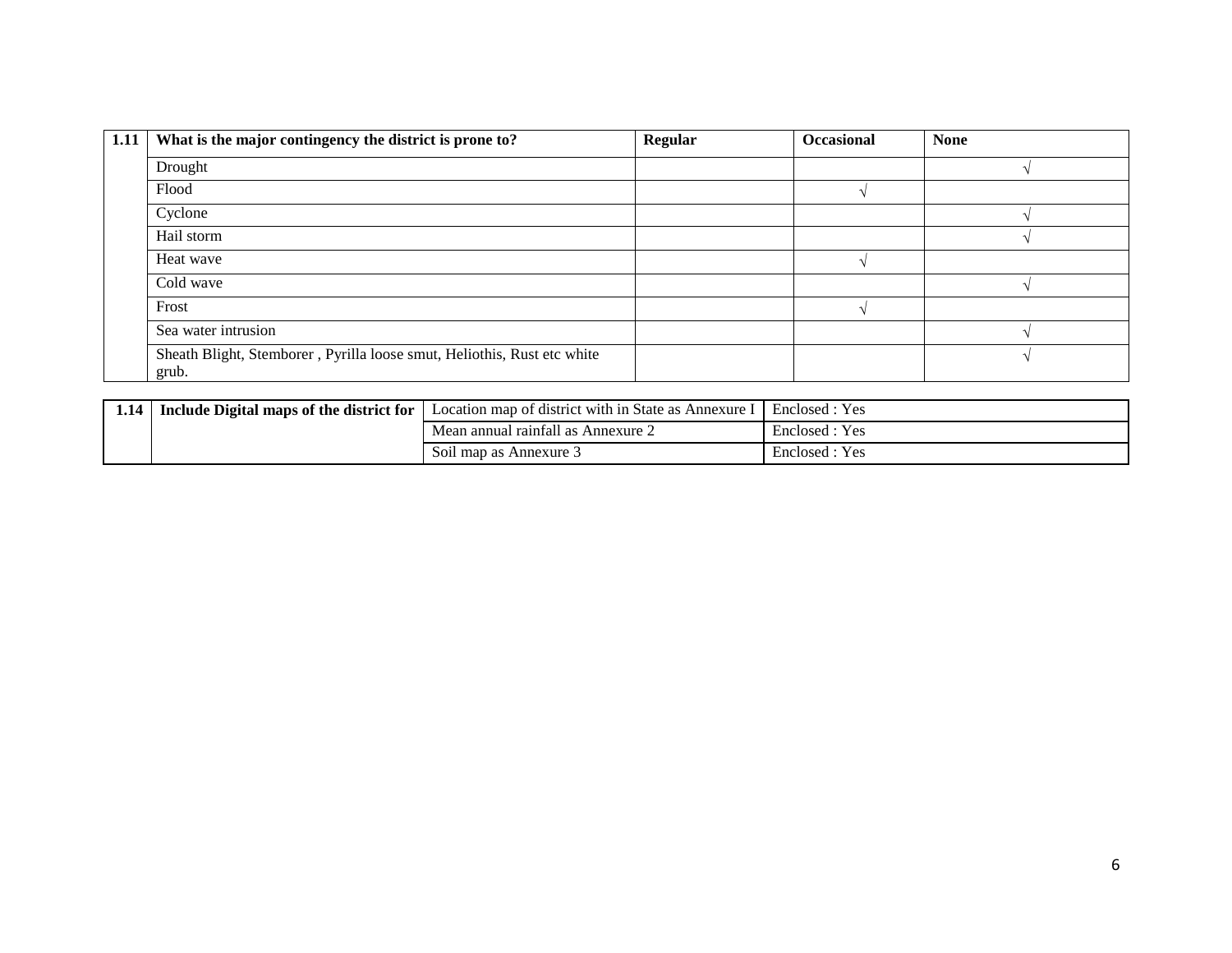Annexure I Location map of Barabanki district

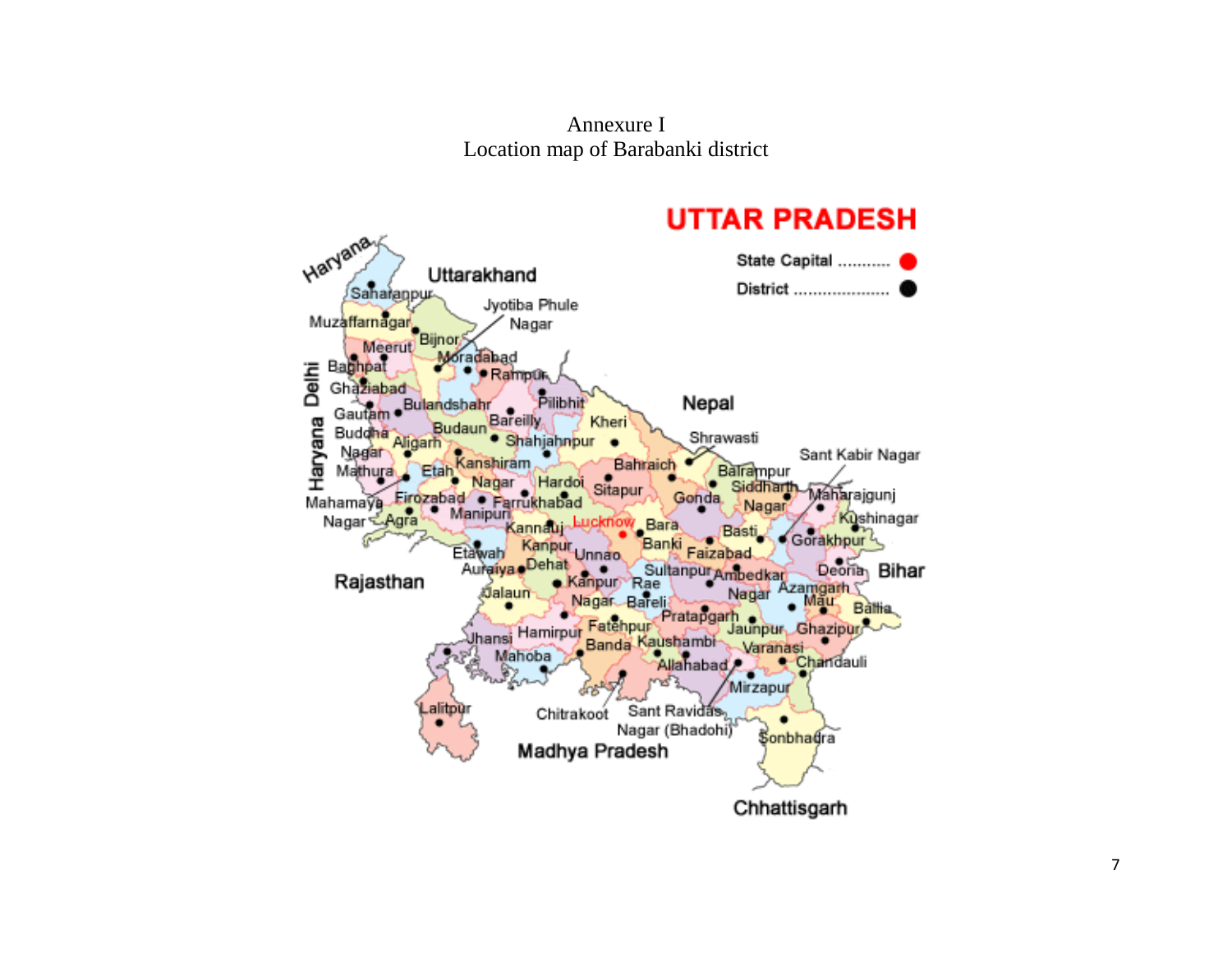

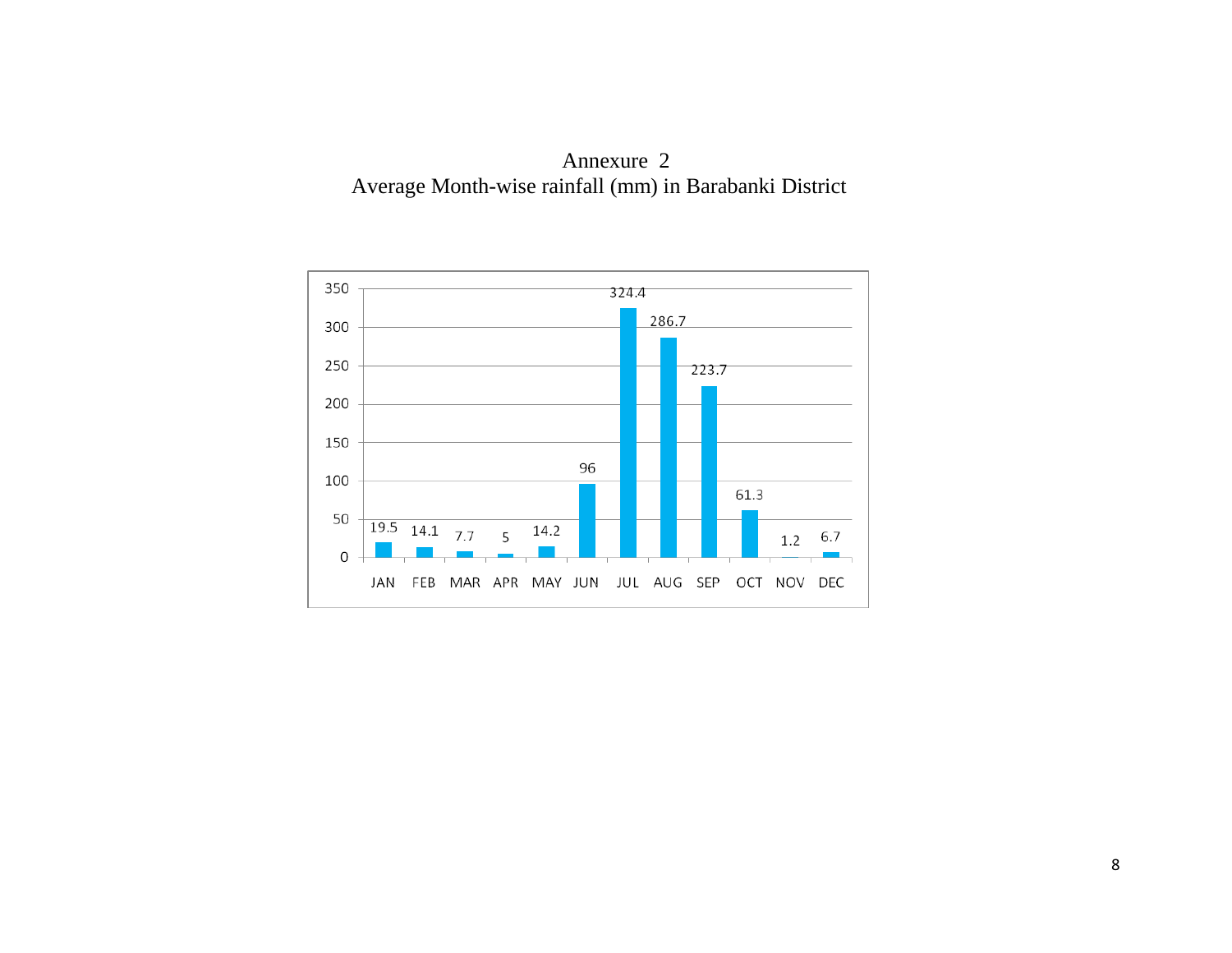#### **1.14 Soil map**

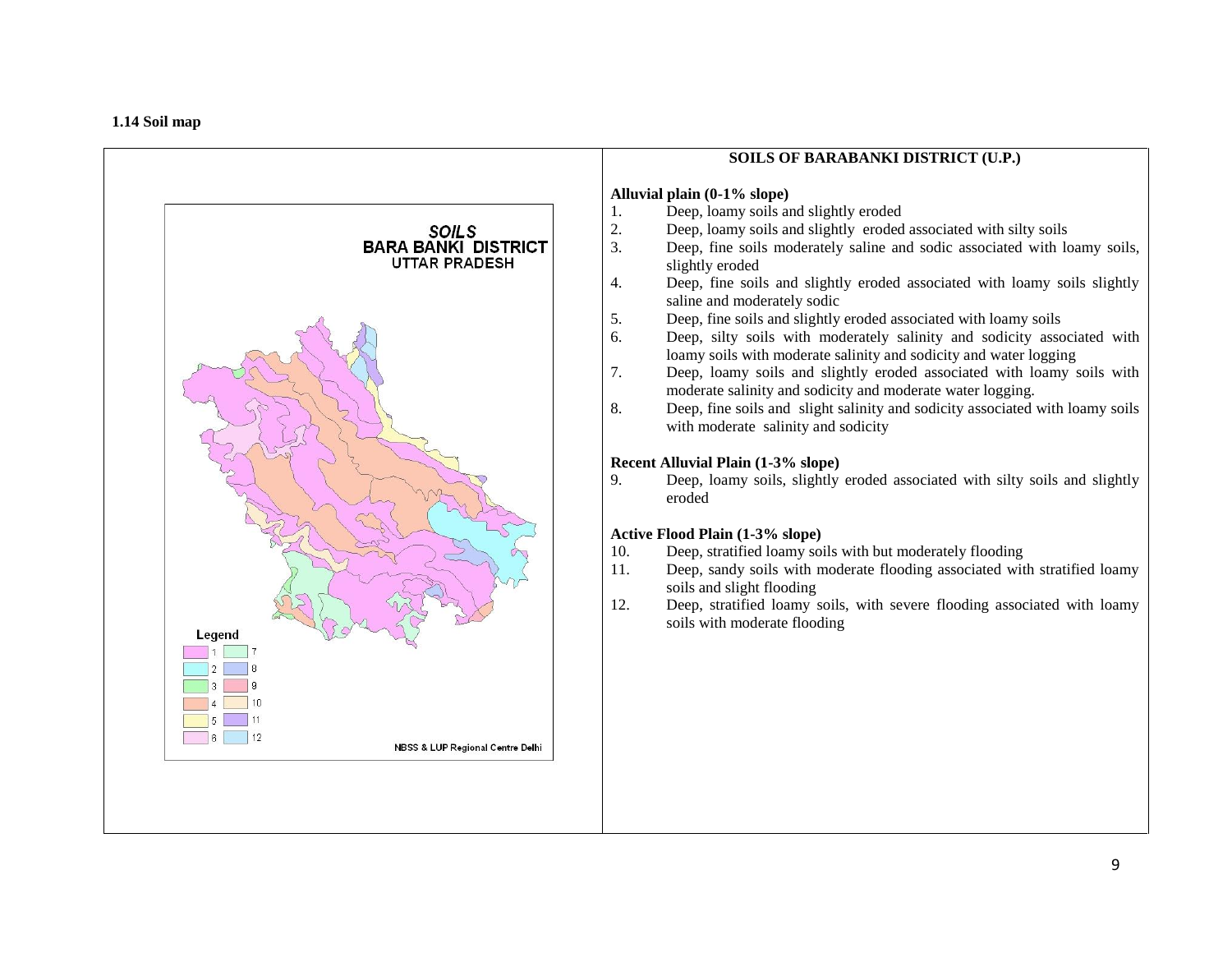# **2.0 Strategies for weather related contingencies**

#### **2.1 Drought**

#### **2.1.1 Rainfed situation**

| <b>Condition</b>                                  |                                   |                                         |                                                                                                                                                                                                        | <b>Suggested Contingency measures</b>                                                                                         |                                                                                      |
|---------------------------------------------------|-----------------------------------|-----------------------------------------|--------------------------------------------------------------------------------------------------------------------------------------------------------------------------------------------------------|-------------------------------------------------------------------------------------------------------------------------------|--------------------------------------------------------------------------------------|
| <b>Early season</b><br>drought (delayed<br>onset) | <b>Major Farming</b><br>situation | <b>Normal Crop / Cropping</b><br>system | Change in crop / cropping<br>system including variety                                                                                                                                                  | <b>Agronomic measures</b>                                                                                                     | <b>Remarks</b> on<br>Implementation                                                  |
| Delay by 2 weeks<br>(1 week of July)              | Deep loamy soils                  | Rice                                    | No change<br>Narendra 97, Narendra 118,<br>Narendra 80, NDR 359,                                                                                                                                       | Direct seeded rice,                                                                                                           | Linked with<br>SDC/NSC/SAUs<br>for subsidise seed<br>in NFSM/ state<br>sector scheme |
|                                                   |                                   | Pigeonpea                               | Long duration varieties like<br>Narendra Arhar 1, Narendra<br>Arhar 2, Azad, Amar, Malvi 13,<br>Malvi 6<br>Intercropping of<br>pigeonpea+urdbean (Azad<br>Urd, Uttara, Narendra Urd 1,<br>PU31, PU 19) | Raised bed planting<br>Intercropping of<br>pigeonpea(interrow<br>spacing of 75 cm)-cm)<br>+urdbean with row ratio<br>of $1:2$ | Linked with<br>SDC/NSC/SAUs<br>for subsidise seed<br>in NFSM/ state<br>sector scheme |
| <b>Condition</b>                                  |                                   |                                         |                                                                                                                                                                                                        | <b>Suggested Contingency measures</b>                                                                                         |                                                                                      |
| <b>Early season</b><br>drought (delayed<br>onset) | <b>Major Farming</b><br>situation | <b>Normal Crop/cropping</b><br>system   | Change in crop/cropping<br>system                                                                                                                                                                      | <b>Agronomic measures</b>                                                                                                     | <b>Remarks</b> on<br>Implementation                                                  |
| Delay by 4 weeks<br>(3 rd week of<br>July)        | Deep loamy soils                  | Rice                                    | Sesame(Shekhar, Pragathi)<br>Urdbean(Azad<br>Urd, Uttara, Narendra Urd 1,<br>PU31, PU 19)                                                                                                              | Line sowing of sesame<br>and urd bean                                                                                         | Linked with<br>SDC/NSC/SAUs<br>for subsidise seed<br>in NFSM/ state<br>sector scheme |
|                                                   |                                   | Pigeonpea                               | Long duration varieties like<br>Narendra Arhar 1, Narendra<br>Arhar 2, Azad, Amar, Malvi 13,<br>Malvi 6<br>Intercropping of<br>pigeonpea+urdbean (Azad<br>Urd, Uttara, Narendra Urd 1,<br>PU31, PU 19) | Raised bed planting<br>Intercropping of<br>pigeonpea(interrow<br>spacing of 75 cm)-cm)<br>+urdbean with row ratio<br>of $1:2$ | Linked with<br>SDC/NSC/SAUs<br>for subsidise seed<br>in NFSM/ state<br>sector scheme |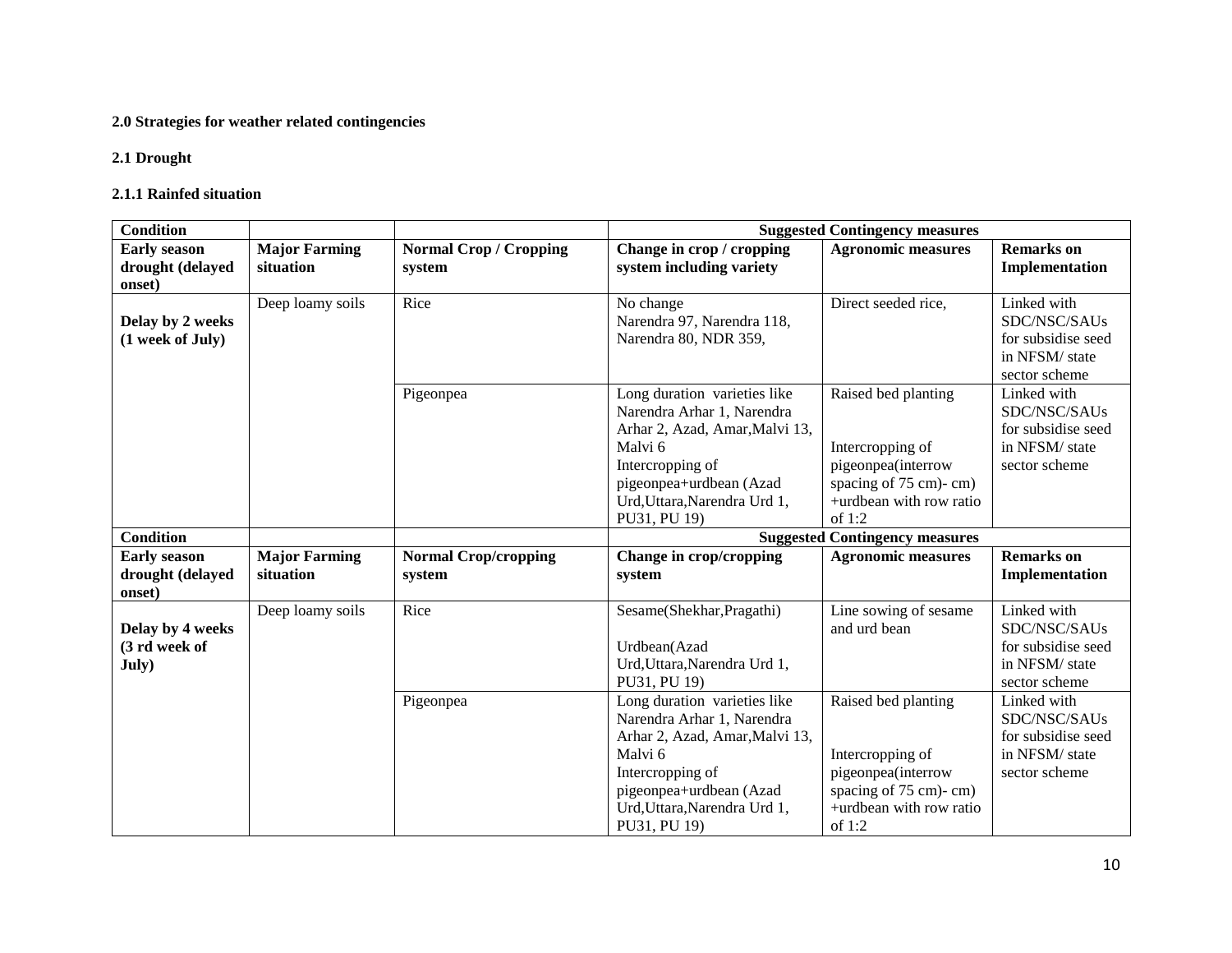| <b>Condition</b>                                  |                                   |                                       |                                                                                                                                                                                                        | <b>Suggested Contingency measures</b>                                                                                                                                      |                                                                                      |
|---------------------------------------------------|-----------------------------------|---------------------------------------|--------------------------------------------------------------------------------------------------------------------------------------------------------------------------------------------------------|----------------------------------------------------------------------------------------------------------------------------------------------------------------------------|--------------------------------------------------------------------------------------|
| <b>Early season</b><br>drought (delayed<br>onset) | <b>Major Farming</b><br>situation | <b>Normal Crop/cropping</b><br>system | Change in crop/cropping<br>system                                                                                                                                                                      | <b>Agronomic measures</b>                                                                                                                                                  | <b>Remarks</b> on<br>Implementation                                                  |
| Delay by 6 weeks<br>(1 st week of<br>August)      | Deep loamy soils                  | Rice                                  | Sesame(Shekhar, Pragathi)<br>Urdbean(Azad<br>Urd, Uttara, Narendra Urd 1,<br>PU31, PU 19)                                                                                                              | Line sowing of sesame<br>and urd bean                                                                                                                                      | Linked with<br>SDC/NSC/SAUs<br>for subsidise seed<br>in NFSM/ state<br>sector scheme |
|                                                   |                                   | Pigeonpea                             | Long duration varieties like<br>Narendra Arhar 1, Narendra<br>Arhar 2, Azad, Amar, Malvi 13,<br>Malvi 6<br>Intercropping of<br>pigeonpea+urdbean (Azad<br>Urd, Uttara, Narendra Urd 1,<br>PU31, PU 19) | Raised bed planting<br>In sole pigeonpea, 20%<br>higher seed rate)<br>Intercropping of<br>pigeonpea(interrow<br>spacing of 75 cm)-cm)<br>+urdbean with row ratio<br>of 1:2 | Linked with<br>SDC/NSC/SAUs<br>for subsidise seed<br>in NFSM/ state<br>sector scheme |
| <b>Condition</b>                                  |                                   |                                       |                                                                                                                                                                                                        | <b>Suggested Contingency measures</b>                                                                                                                                      |                                                                                      |
| <b>Early season</b><br>drought (delayed<br>onset) | <b>Major Farming</b><br>situation | <b>Normal Crop/cropping</b><br>system | Change in crop/cropping<br>system                                                                                                                                                                      | <b>Agronomic measures</b>                                                                                                                                                  | <b>Remarks</b> on<br>Implementation                                                  |
|                                                   | Deep loamy soils                  | Rice                                  | Fallow                                                                                                                                                                                                 | Conserve moisture                                                                                                                                                          |                                                                                      |
| Delay by 8 weeks<br>$(3rd$ week of<br>August)     |                                   | Pigeonpea                             | Fallow                                                                                                                                                                                                 | <b>Conserve moisture</b>                                                                                                                                                   |                                                                                      |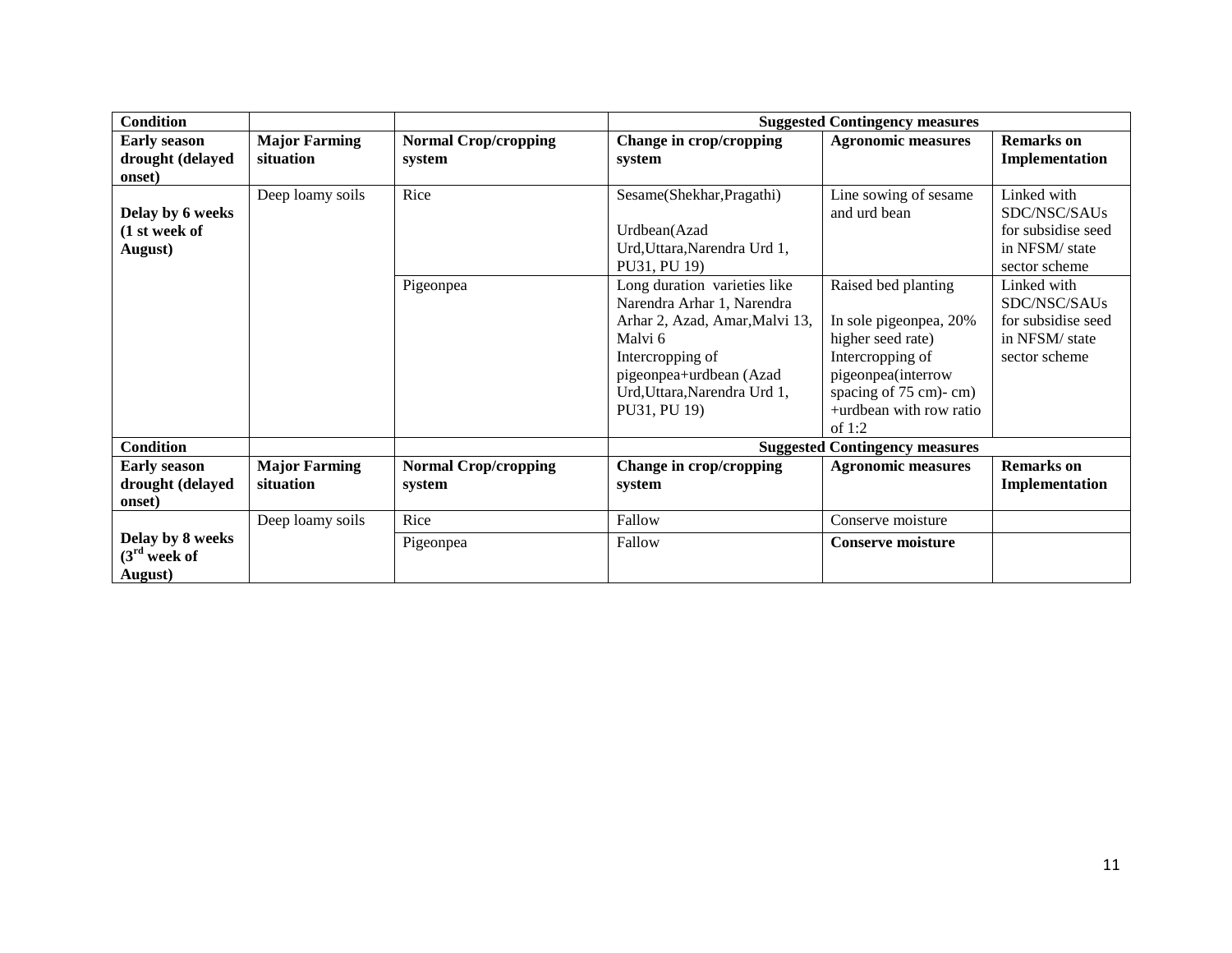| <b>Condition</b>               |                      |                             |                              | <b>Suggested Contingency measures</b> |                   |
|--------------------------------|----------------------|-----------------------------|------------------------------|---------------------------------------|-------------------|
| Early season                   | <b>Major Farming</b> | <b>Normal Crop/cropping</b> | <b>Crop management</b>       | Soil nutrient &                       | <b>Remarks</b> on |
| drought (Normal                | situation            | system                      |                              | moisture conservation                 | Implementation    |
| onset)                         |                      |                             |                              | measures                              |                   |
|                                | Deep loamy soils     | Rice                        | Life saving irrigation if    | Mulching with locally                 |                   |
| <b>Normal onset</b>            |                      |                             | available                    | available                             |                   |
| followed by 15-20              |                      |                             | Weed control                 | material/weeds                        |                   |
| days dry spell                 |                      |                             |                              |                                       |                   |
| after sowing                   |                      | Pigeon pea                  | Weed control                 |                                       |                   |
| leading to poor                |                      |                             | Gap filling/thinning         |                                       |                   |
| germination/crop<br>stand etc. |                      |                             |                              |                                       |                   |
| <b>Condition</b>               |                      |                             |                              | <b>Suggested Contingency measures</b> |                   |
| Mid season                     | <b>Major Farming</b> | <b>Normal Crop/cropping</b> | Crop management              | Soil nutrient &                       | <b>Remarks</b> on |
| drought (long dry              | situation            | system                      |                              | moisture conservation                 | Implementation    |
| spell, consecutive 2           |                      |                             |                              | measures                              |                   |
| weeks rainless                 |                      |                             |                              |                                       |                   |
|                                |                      |                             |                              |                                       |                   |
|                                |                      |                             |                              |                                       |                   |
| $(>2.5$ mm) period)            | Deep loamy soils     | Rice                        | Life saving irrigation if    | Foliar spray with 1%                  |                   |
| At vegetative stage            |                      |                             | available                    | MoP                                   |                   |
|                                |                      |                             | Weed control                 |                                       |                   |
|                                |                      |                             |                              | Mulching with locally                 |                   |
|                                |                      |                             |                              | available                             |                   |
|                                |                      |                             |                              | material/weeds                        |                   |
|                                |                      |                             |                              |                                       |                   |
|                                |                      | Pigeon pea                  | Weed control                 |                                       |                   |
|                                |                      |                             | Thinning to maintain optimum | Mulching with locally                 |                   |
|                                |                      |                             | population                   | available                             |                   |
|                                |                      |                             |                              | material/weeds                        |                   |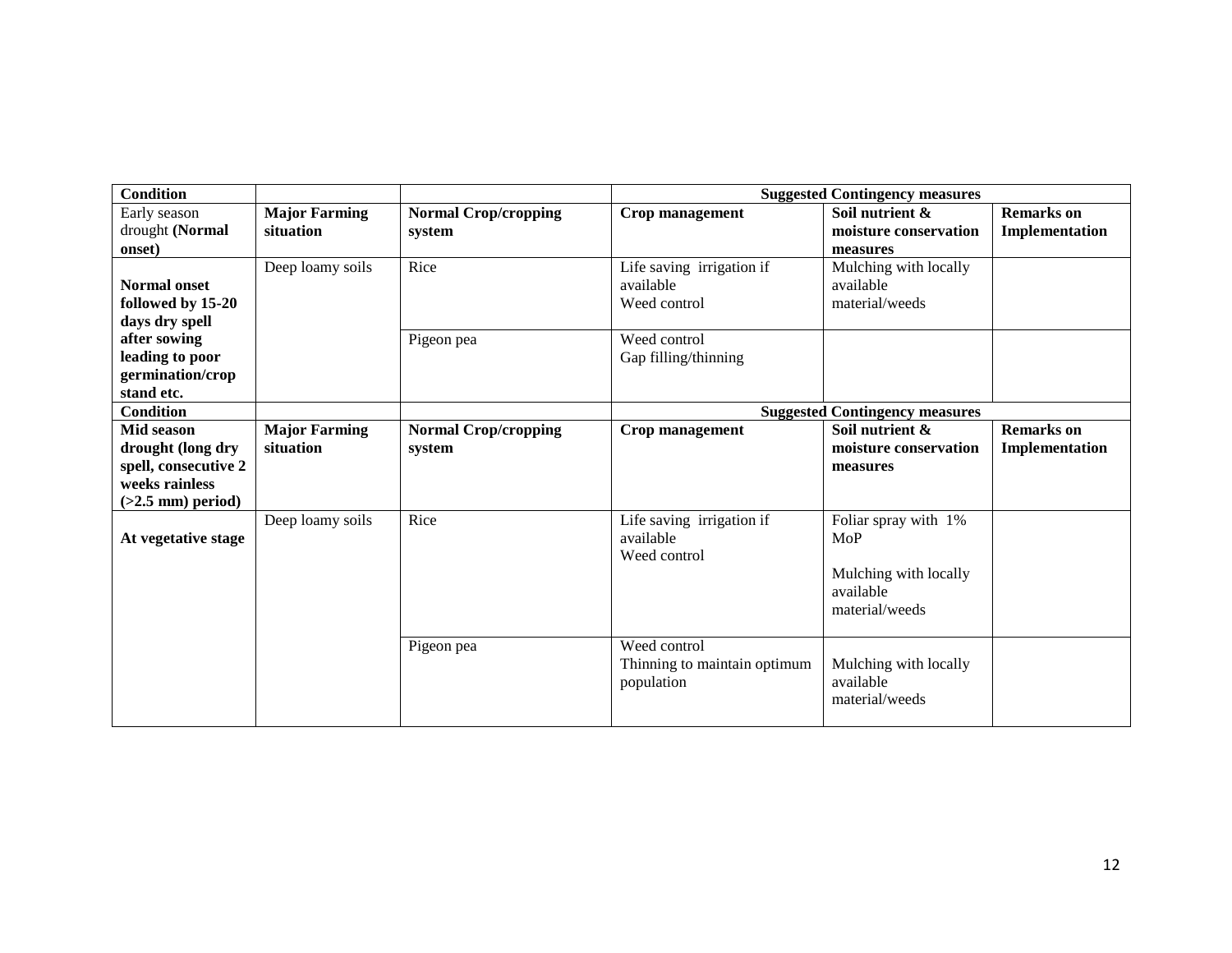| <b>Condition</b>                                            |                                   |                                       |                                                                                | <b>Suggested Contingency measures</b> |                                     |
|-------------------------------------------------------------|-----------------------------------|---------------------------------------|--------------------------------------------------------------------------------|---------------------------------------|-------------------------------------|
| <b>Terminal drought</b><br>(Early withdrawal<br>of monsoon) | <b>Major Farming</b><br>situation | <b>Normal Crop/cropping</b><br>system | Crop management                                                                | Rabi Crop planning                    | <b>Remarks</b> on<br>Implementation |
|                                                             | Deep loamy soils                  | Rice                                  | Life saving irrigation if<br>available<br>Harvest at physiological<br>maturity |                                       |                                     |
|                                                             |                                   | Pigeon pea                            | Harvest at physiological<br>maturity                                           |                                       |                                     |

**2.1.2 Drought - Irrigated situation**

| <b>Condition</b>    |                      |                             | <b>Suggested Contingency measures</b> |                                       |                   |
|---------------------|----------------------|-----------------------------|---------------------------------------|---------------------------------------|-------------------|
|                     | <b>Major Farming</b> | <b>Normal Crop/cropping</b> | Change in crop/cropping               | <b>Agronomic measures</b>             | <b>Remarks</b> on |
|                     | situation            | system                      | system                                |                                       | Implementation    |
| Delayed release of  | Deep loamy soils     | Paddy                       | Transplanting with 3 to 4             | Drum seeding                          | Linked with       |
| water in canals due |                      |                             | seedlings/hill                        | SRI method                            |                   |
| to low rainfall     |                      |                             |                                       | Irrigation at critical                |                   |
|                     |                      |                             |                                       | stages                                |                   |
|                     |                      |                             |                                       | Reduce spacing plant to               |                   |
|                     |                      |                             |                                       | plant i.e. $20x$ 15 cm                |                   |
| <b>Condition</b>    |                      |                             |                                       | <b>Suggested Contingency measures</b> |                   |
|                     | <b>Major Farming</b> | <b>Normal Crop/cropping</b> | Change in crop/cropping               | <b>Agronomic measures</b>             | <b>Remarks</b> on |
|                     | <b>situation</b>     | system                      | system                                |                                       | Implementation    |
| Limited release of  | Deep loamy soils     | Paddy                       | Transplanting with 3 to 4             | Drum seeding                          |                   |
| water in canals due |                      |                             |                                       | SRI method                            |                   |
| to low rainfall     |                      |                             |                                       | Irrigation at critical                |                   |
|                     |                      |                             |                                       | stages                                |                   |
|                     |                      |                             |                                       | Reduce spacing plant to               |                   |
|                     |                      |                             |                                       | plant i.e.20x 15 cm                   |                   |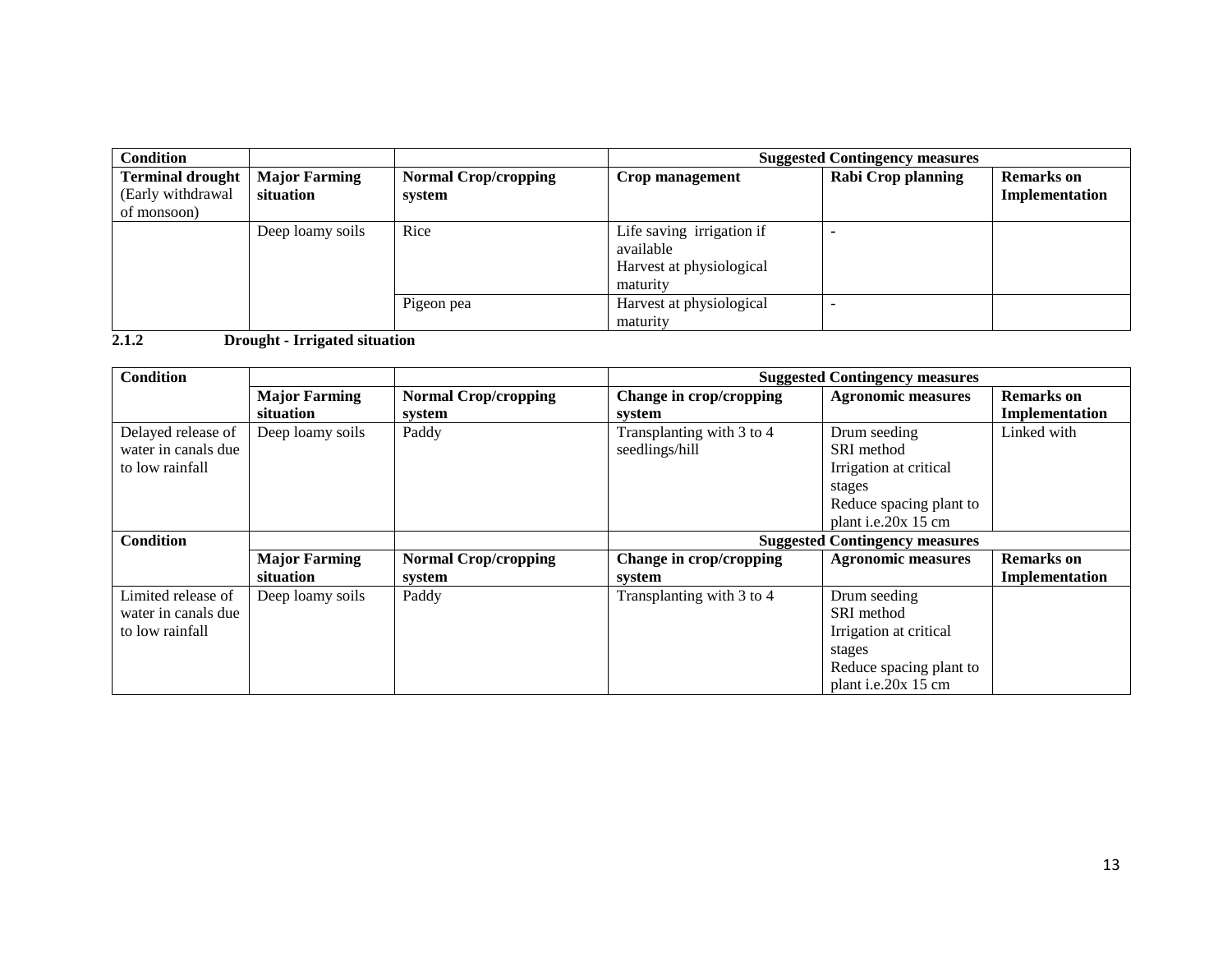| <b>Condition</b> |                      |                             | <b>Suggested Contingency measures</b> |                           |                   |  |
|------------------|----------------------|-----------------------------|---------------------------------------|---------------------------|-------------------|--|
|                  | <b>Major Farming</b> | <b>Normal Crop/cropping</b> | Change in crop/cropping               | <b>Agronomic measures</b> | <b>Remarks</b> on |  |
|                  | situation            | system                      | system                                |                           | Implementation    |  |
| Non release of   | Deep loamy soils     | Paddy                       | Transplanting with tube well          | Drum seeding              |                   |  |
| water in canals  |                      |                             | irrigation                            | SRI method                |                   |  |
| under delayed    |                      |                             |                                       | Irrigation at critical    |                   |  |
| onset of monsoon |                      |                             | 3 to 4 seedlings/hill                 | stages                    |                   |  |
| in catchment     |                      |                             |                                       | Reduce spacing plant to   |                   |  |
|                  |                      |                             |                                       | plant i.e.20x 15 cm       |                   |  |

| <b>Condition</b>  |                      | <b>Suggested Contingency measures</b> |                         |                           |                   |
|-------------------|----------------------|---------------------------------------|-------------------------|---------------------------|-------------------|
|                   | <b>Major Farming</b> | <b>Normal Crop/cropping</b>           | Change in crop/cropping | <b>Agronomic measures</b> | <b>Remarks</b> on |
|                   | situation            | system                                | system                  |                           | Implementation    |
| Lack of inflows   |                      |                                       |                         |                           |                   |
| into tanks due to |                      | Not applicable                        |                         |                           |                   |
| insufficient      |                      |                                       |                         |                           |                   |
| /delayed onset of |                      |                                       |                         |                           |                   |
| monsoon           |                      |                                       |                         |                           |                   |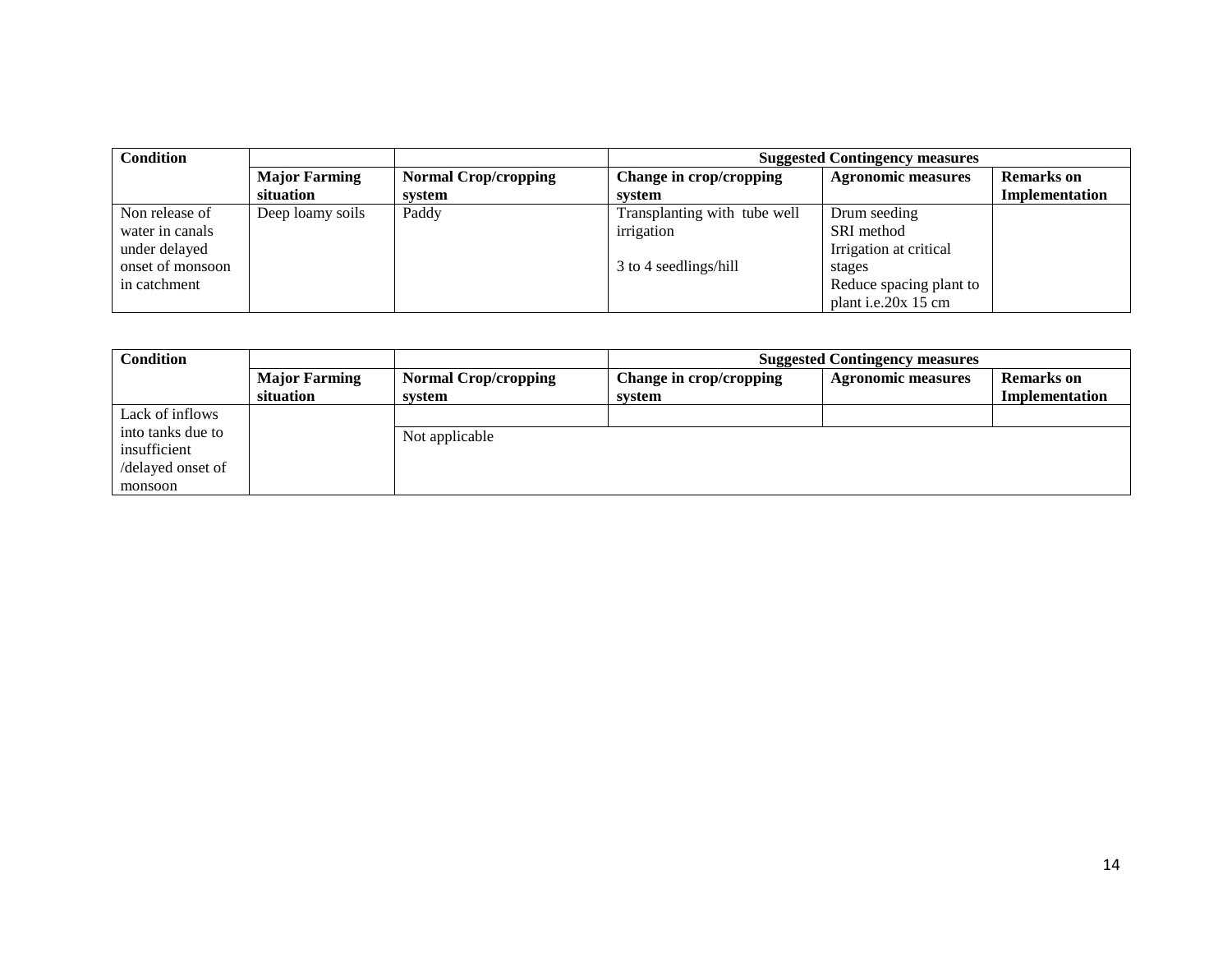| <b>Condition</b> |                      |                             | <b>Suggested Contingency measures</b> |                           |                   |  |
|------------------|----------------------|-----------------------------|---------------------------------------|---------------------------|-------------------|--|
|                  | <b>Major Farming</b> | <b>Normal Crop/cropping</b> | Change in crop/cropping               | <b>Agronomic measures</b> | <b>Remarks</b> on |  |
|                  | situation            | system                      | system                                |                           | Implementation    |  |
| Insufficient     | Deep loamy soils-    | Paddy                       | Transplanting with tube well          | Drum seeding              |                   |  |
| groundwater      | tube well irrigated  |                             | irrigation                            | SRI method                |                   |  |
| recharge due to  |                      |                             |                                       | Irrigation at critical    |                   |  |
| low rainfall     |                      |                             | 3 to 4 seedlings/hill                 | stages                    |                   |  |
|                  |                      |                             |                                       | Reduce spacing plant to   |                   |  |
|                  |                      |                             |                                       | plant i.e.20 $x$ 15 cm    |                   |  |

**2.2 Unusual rains (untimely, unseasonal etc)** (for both rainfed and irrigated situations)

| <b>Condition</b>                                                        | <b>Suggested contingency measure</b>                                                                                                                                                                                                                           |                                                                                                                                                       |                                                                          |                                                                                                                                                |  |
|-------------------------------------------------------------------------|----------------------------------------------------------------------------------------------------------------------------------------------------------------------------------------------------------------------------------------------------------------|-------------------------------------------------------------------------------------------------------------------------------------------------------|--------------------------------------------------------------------------|------------------------------------------------------------------------------------------------------------------------------------------------|--|
| Continuous high rainfall in<br>a short span leading to<br>water logging | <b>Vegetative stage</b>                                                                                                                                                                                                                                        | <b>Flowering stage</b>                                                                                                                                | <b>Crop maturity</b><br>stage                                            | Post harvest                                                                                                                                   |  |
| Rice                                                                    | . The field should be kept under saturated<br>condition for a week after transplanting<br>for establishment of roots & Simulate<br>growth of roots after wards follow the<br>Alternate Wetting & Drying (AWD)<br>method of water management till<br>flowering. | Maintain a water level 3-5<br>cm for about one week<br>during the flowering and<br>drain out water after 15<br>days from the milk<br>formation stage. | Harvest the crop<br>when $80\%$ of<br>grains in panicles<br>are ripened. | Thresh immediately after<br>harvesting and dry gradually<br>under shade up to 12% moisture<br>content for seed purpose and<br>14% for milling. |  |
| Groundnut                                                               | Drainage of Excess water & drenching of<br>COC (Copper Oxy chloride) @ 2.5g/Liter<br>water to avoid incidence of wilt & root<br>rot.                                                                                                                           |                                                                                                                                                       | Harvest the crop<br>when 80% of<br>grains in panicles<br>are ripened     | Thresh immediately after<br>harvesting and dry gradually<br>under shade up to 12% moisture<br>content for seed purpose and<br>14% for milling. |  |
| Sesame                                                                  | Drainage of Excess water & drenching of<br>COC (Copper Oxy chloride) @ 2.5g/Liter<br>water to avoid incidence of wilt & root<br>rot.                                                                                                                           |                                                                                                                                                       | Harvest the crop<br>when $80\%$ of<br>grains in panicles<br>are ripened  | Thresh immediately after<br>harvesting and dry gradually<br>under shade up to 12% moisture<br>content for seed purpose and<br>14% for milling. |  |
| Urd                                                                     | Drainage of Excess water & drenching of<br>COC (Copper Oxy chloride) @ 2.5g/Liter<br>water to avoid incidence of wilt & root<br>rot.                                                                                                                           |                                                                                                                                                       | Harvest the crop<br>when $80\%$ of<br>grains in panicles<br>are ripened  | Thresh immediately after<br>harvesting and dry gradually<br>under shade up to 12% moisture<br>content for seed purpose and                     |  |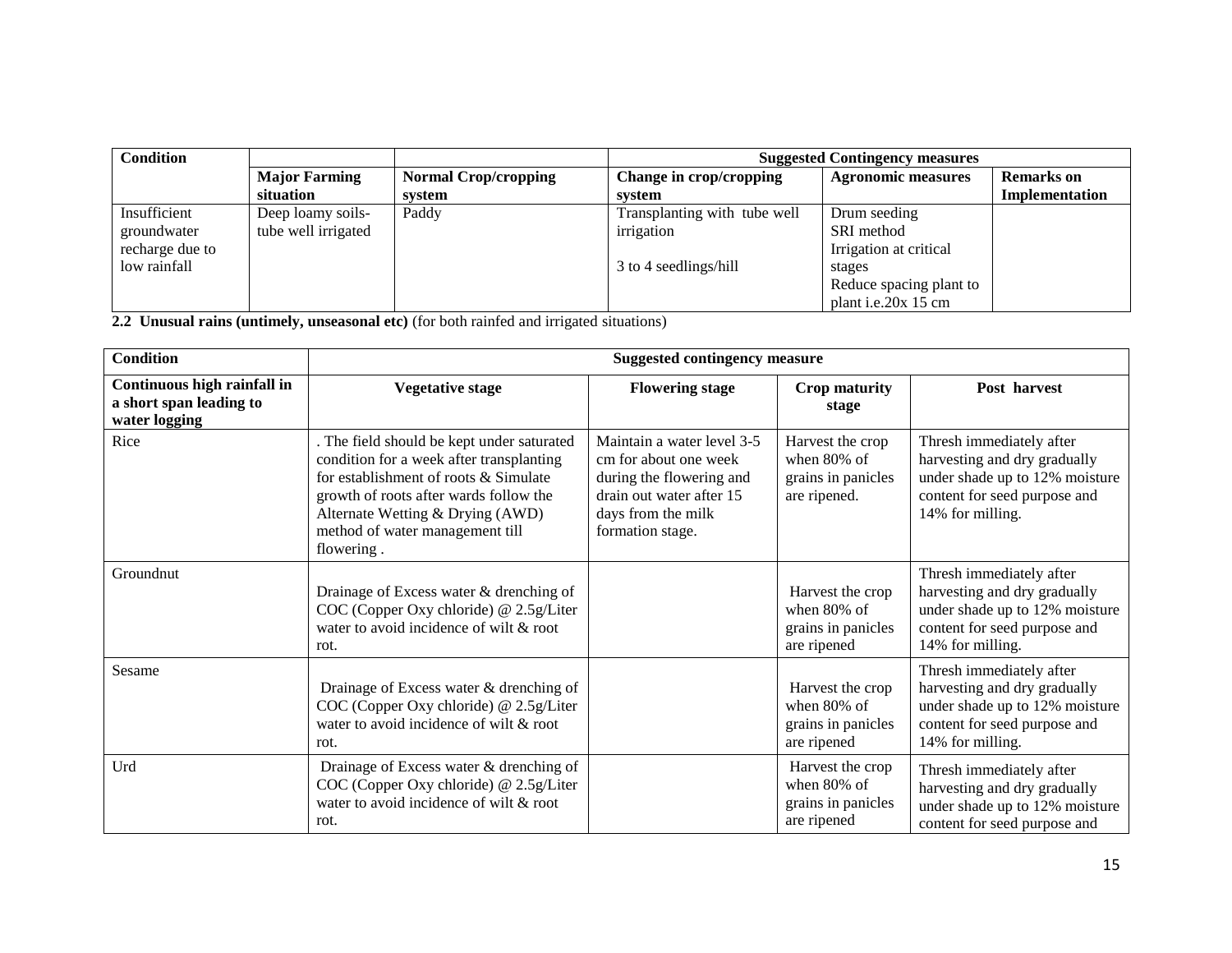|                                                              |                                                                                                                                      |                                                                  |                                                                          | 14% for milling.                                                                                                                               |
|--------------------------------------------------------------|--------------------------------------------------------------------------------------------------------------------------------------|------------------------------------------------------------------|--------------------------------------------------------------------------|------------------------------------------------------------------------------------------------------------------------------------------------|
| Pigeonpea                                                    | Drainage of Excess water & drenching of<br>COC (Copper Oxy chloride) @ 2.5g/Liter<br>water to avoid incidence of wilt & root<br>rot. | Management of pod borer<br>after monitoring by<br>Pheromone trap | Harvest the crop<br>when $80\%$ of<br>grains in panicles<br>are ripened. | Thresh immediately after<br>harvesting and dry gradually<br>under shade up to 12% moisture<br>content for seed purpose and<br>14% for milling. |
| <b>Horticulture</b>                                          |                                                                                                                                      |                                                                  |                                                                          |                                                                                                                                                |
| Mango                                                        | Provide staking to less than 3 years aged<br>plant to avoid lodging                                                                  | Provide proper drainage to<br>avoid water logging                |                                                                          |                                                                                                                                                |
| Guava                                                        | Provide staking to less than 3 years aged<br>plant to avoid lodging                                                                  | Provide proper drainage to<br>avoid water logging                |                                                                          |                                                                                                                                                |
| Heavy rainfall with high<br>speed winds in a short span      | Not applicable                                                                                                                       |                                                                  |                                                                          |                                                                                                                                                |
| Outbreak of pests and<br>diseases due to unseasonal<br>rains | Need based and recommended plant protection measures                                                                                 |                                                                  |                                                                          |                                                                                                                                                |

#### **2.3 Floods-**

| <b>Condition</b>                                                             | <b>Suggested contingency measure</b>                                                                              |                         |                           |                                                           |
|------------------------------------------------------------------------------|-------------------------------------------------------------------------------------------------------------------|-------------------------|---------------------------|-----------------------------------------------------------|
| Transient water logging/ partial<br>inundation                               | Seedling / nursery stage                                                                                          | <b>Vegetative stage</b> | <b>Reproductive stage</b> | At harvest                                                |
| Paddy                                                                        | Drain out excess water<br><b>Transplant flood resistant</b><br>toll varieties Swarna sub-1,<br>Jallahri, jalnidhi | Drain out excess water  | Drain out excess water    | Harvest if 75% crop<br>mature and shift to safer<br>place |
| <b>Continuous submergence</b><br>for more than 2 days<br>Sea water intrusion | Not applicable                                                                                                    |                         |                           |                                                           |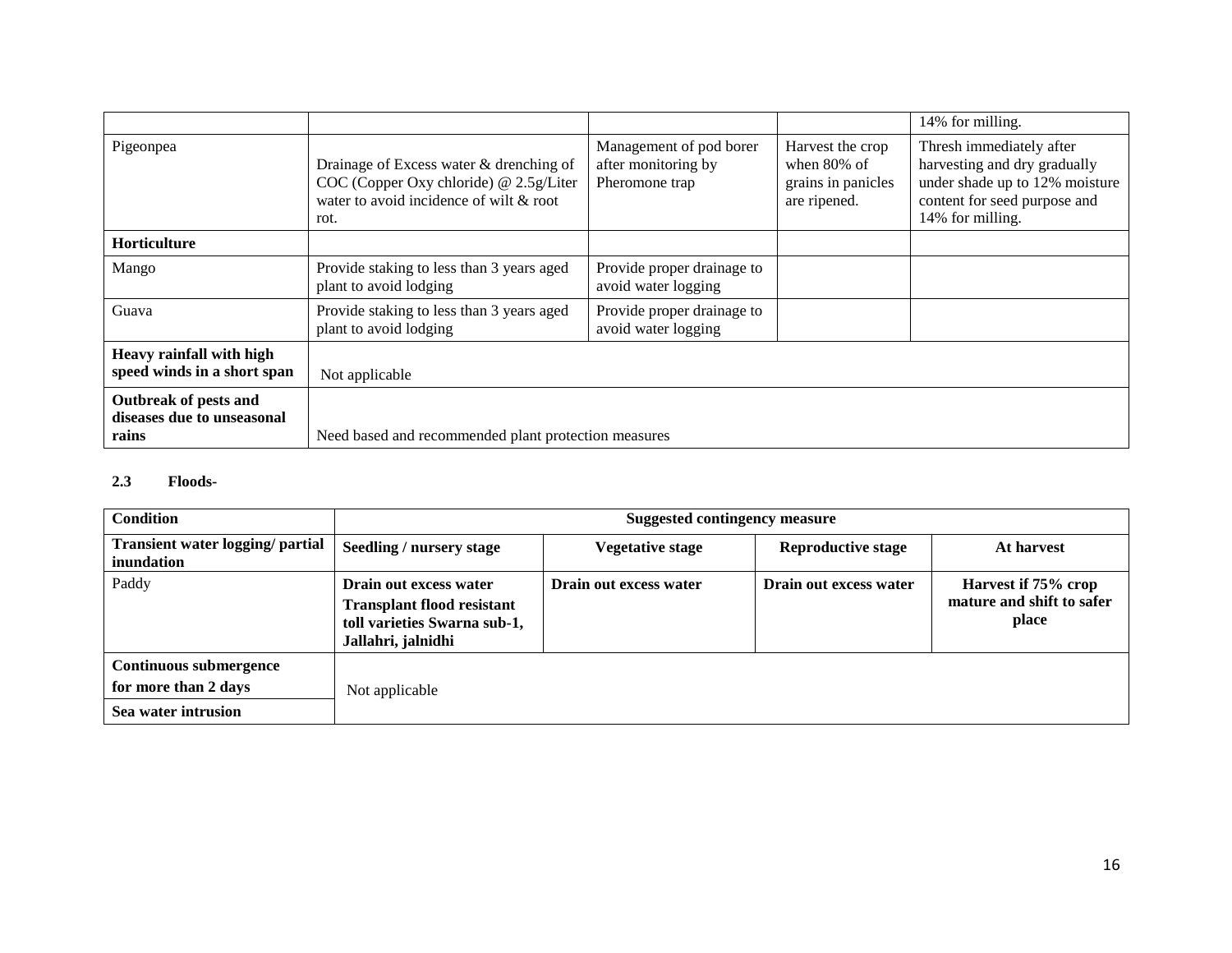# **2.4 Extreme events: Heat wave / Cold wave/Frost/ Hailstorm /Cyclone**

| <b>Extreme event type</b> | <b>Suggested contingency measure</b> |                         |                           |            |
|---------------------------|--------------------------------------|-------------------------|---------------------------|------------|
|                           | <b>Seedling / nursery stage</b>      | <b>Vegetative stage</b> | <b>Reproductive stage</b> | At harvest |
| <b>Heat Wave</b>          | Not applicable                       |                         |                           |            |
| Cold wave                 |                                      |                         |                           |            |
| Frost                     |                                      |                         |                           |            |
| Hailstorm                 |                                      |                         |                           |            |
| Cyclone                   |                                      |                         |                           |            |

# **2.5 Contingent strategies for Livestock, Poultry & Fisheries**

#### **2.5.1 Livestock**

| Heat & Cold wave | In villages which are chronically prone to heat<br>waves the following permanent measures are<br>suggested<br>Plantation of trees like Neem, Pipal,<br>$\overline{1}$<br>Subabul around the shed<br>Spreading of husk/straw/coconut leaves<br>$\overline{11}$ )<br>on the roof of the shed<br>iii) Water sprinklers / foggers in the animal<br>shed<br>iv) Application of white reflector paint on<br>the roof to reduce thermal radiation<br>effect<br>Cold wave: Covering all the wire meshed walls /<br>open area with gunny bags/ polyethylene sheets<br>with a mechanism for lifting during the day time<br>and closing during night | Allow the animals preferably early in the morning or<br>late in the evening for grazing during heat waves<br>Allow for grazing between 10AM to 3PM during cold<br>waves<br>Feed green fodder/silage / concentrates during day time<br>and roughages / hay during night time in case of heat<br>waves<br>Add 25-50 ml of edible oil in concentrates per kg and<br>fed to the animal during cold waves<br>Apply / sprinkle lime powder $(5-10)$ g per square feet) in<br>the animal shed during cold waves to neutralize<br>ammonia accumulation<br>Put on the foggers / sprinklers during heat weaves and<br>heaters during cold waves in case of high productive<br>animals | Green and concentrates<br>supplementation should be<br>provided to all the animals.<br>Allow the animals for<br>grazing (normal timings) |
|------------------|-------------------------------------------------------------------------------------------------------------------------------------------------------------------------------------------------------------------------------------------------------------------------------------------------------------------------------------------------------------------------------------------------------------------------------------------------------------------------------------------------------------------------------------------------------------------------------------------------------------------------------------------|-----------------------------------------------------------------------------------------------------------------------------------------------------------------------------------------------------------------------------------------------------------------------------------------------------------------------------------------------------------------------------------------------------------------------------------------------------------------------------------------------------------------------------------------------------------------------------------------------------------------------------------------------------------------------------|------------------------------------------------------------------------------------------------------------------------------------------|
|                  |                                                                                                                                                                                                                                                                                                                                                                                                                                                                                                                                                                                                                                           | In severe cases, vitamin $^{\circ}$ C $^{\circ}$ (5-10ml per litre) and<br>electrolytes (Electral powder @ 20g per litre) should be<br>added in water during severe heat waves.                                                                                                                                                                                                                                                                                                                                                                                                                                                                                             |                                                                                                                                          |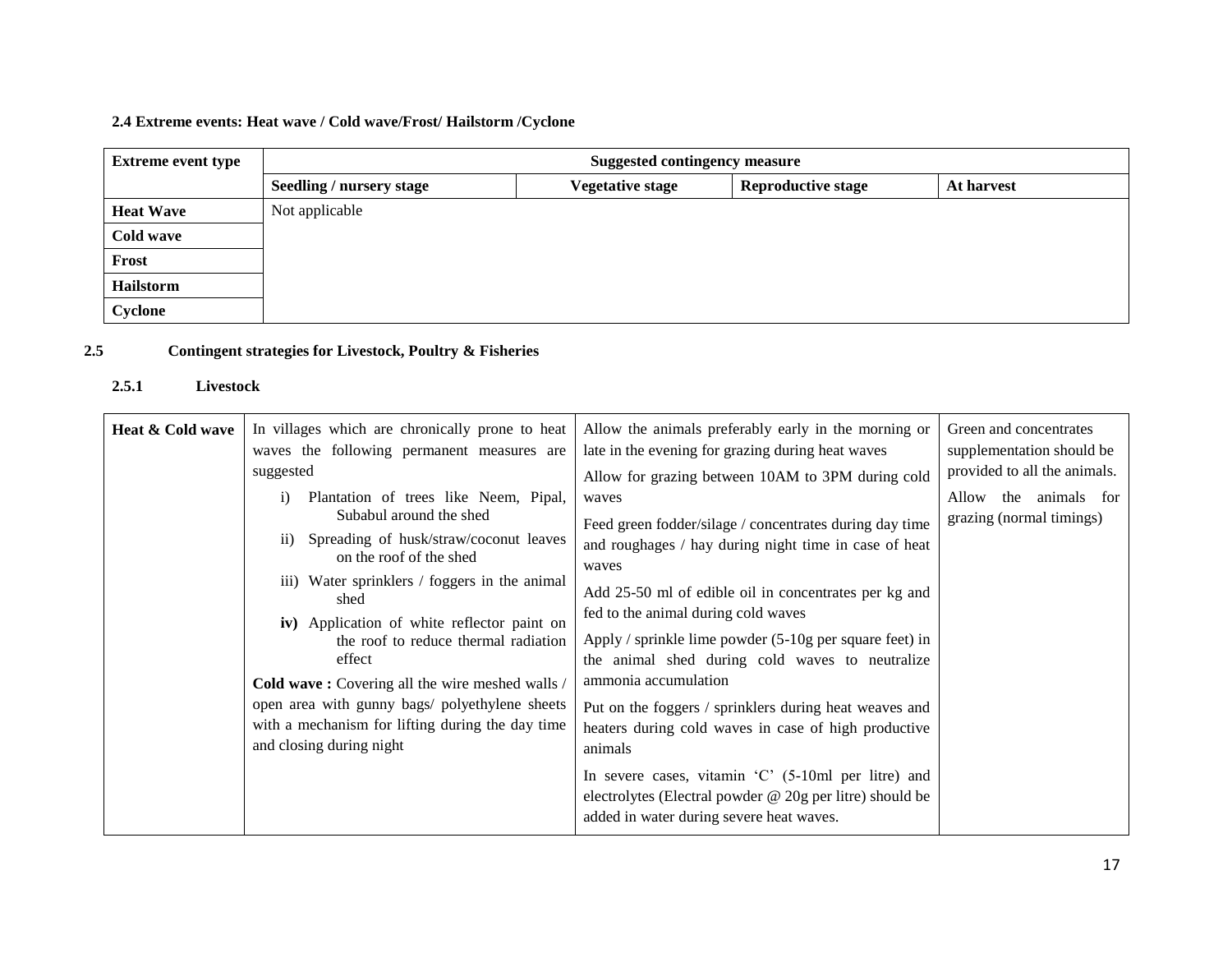#### **2.5.2 Poultry**

|                                        | <b>Suggested contingency measures</b>                                                                                                                               |                                                                                                                                                                                                                                                      |                                   | <b>Convergence/linkages with</b><br>ongoing programs, if any |  |
|----------------------------------------|---------------------------------------------------------------------------------------------------------------------------------------------------------------------|------------------------------------------------------------------------------------------------------------------------------------------------------------------------------------------------------------------------------------------------------|-----------------------------------|--------------------------------------------------------------|--|
| <b>Before the event</b>                |                                                                                                                                                                     | During the event<br>After the event                                                                                                                                                                                                                  |                                   |                                                              |  |
| <b>Heat wave</b>                       |                                                                                                                                                                     |                                                                                                                                                                                                                                                      |                                   | <b>Heat wave</b>                                             |  |
| Shelter/environment<br>management      | Provision<br>$% \left( \left( \mathcal{A},\mathcal{A}\right) \right) =\left( \mathcal{A},\mathcal{A}\right)$ of<br>proper<br>with<br>shelter<br>good<br>ventilation | foggers/water<br>In<br>severe<br>cases.<br>sprinklers/wetting of hanged gunny bags<br>should be arranged<br>Don't allow for scavenging during mid<br>day                                                                                             | Routine practices<br>are followed | Shelter/environment<br>management                            |  |
| Health<br>and<br>disease<br>management | Deworming<br>and<br>vaccination against RD<br>and fowl pox                                                                                                          | Supplementation of house hold grain<br>Provide cool and clean drinking water<br>with electrolytes and vit. C (5-10 ml per<br>litre)<br>In hot summer, add anti-stress probiotics<br>in drinking water or feed (Reestobal etc.,<br>10-20ml per litre) | Routine practices<br>are followed | Health<br>disease<br>and<br>management                       |  |
| Cold wave                              |                                                                                                                                                                     |                                                                                                                                                                                                                                                      |                                   | <b>Cold wave</b>                                             |  |
| Shelter/environment<br>management      | Provision<br>of<br>proper<br>shelter<br>Arrangement<br>for<br>brooding<br>Assure<br>supply<br>of<br>continuous electricity                                          | Close all openings with polythene sheets<br>In severe cases, arrange heaters<br>Don't allow for scavenging during early<br>morning and late evening                                                                                                  | Routine practices<br>are followed | Shelter/environment<br>management                            |  |